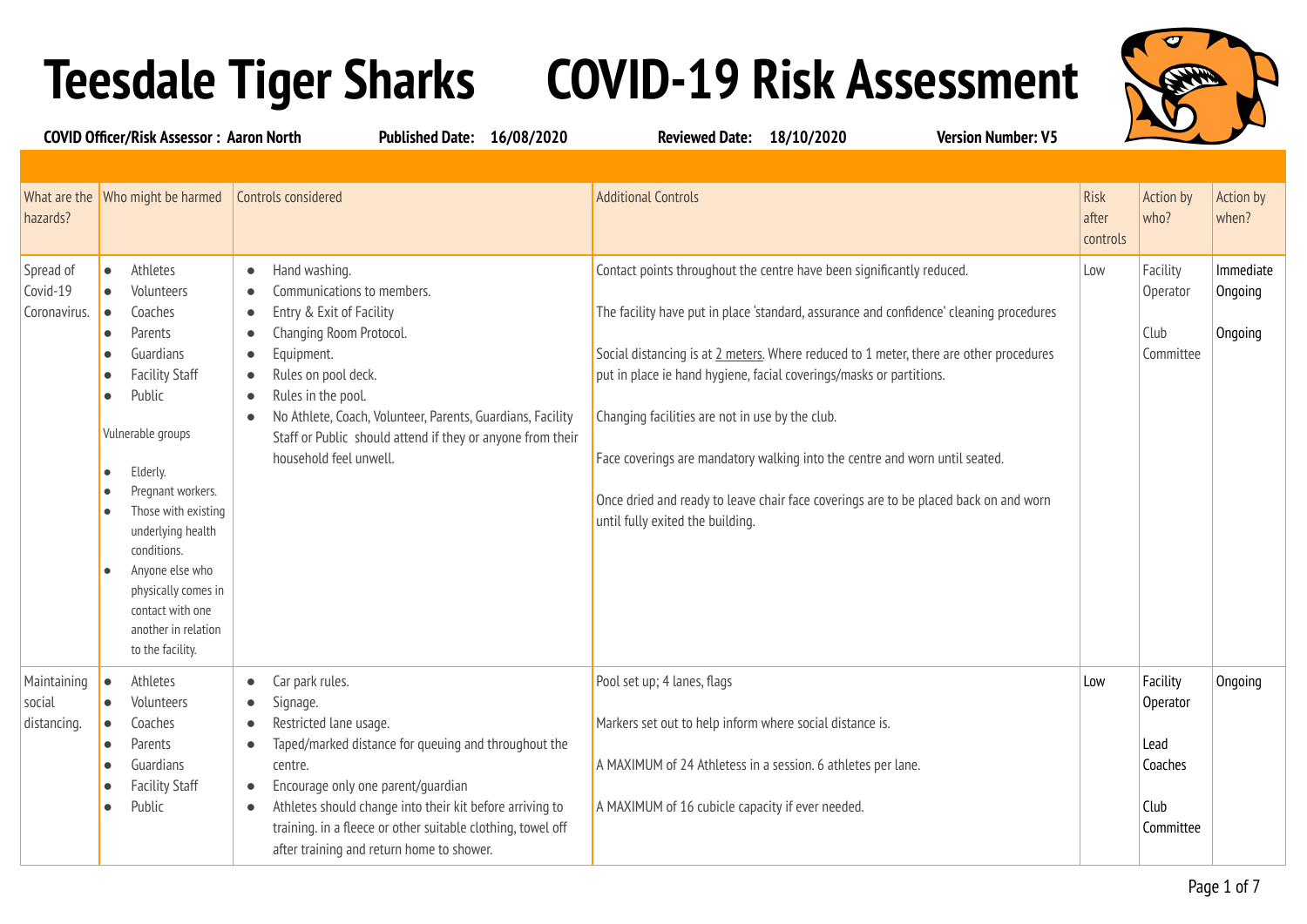|                           |                                                                                                           | Athletes will be grouped into same social bubbles (ie<br>$\bullet$<br>Family), ability and attendance to more than one session.<br>Athletes will be grouped into 2 separate groups of 10 per<br>$\bullet$<br>session.<br>As far as is possible, that group should continue to train<br>$\bullet$<br>together in subsequent training sessions.                                                                                                                                                                                                                                                                                                                       | . .                                                                                                                                                                                                                                                                                                   |      |                                                                            |                                           |
|---------------------------|-----------------------------------------------------------------------------------------------------------|---------------------------------------------------------------------------------------------------------------------------------------------------------------------------------------------------------------------------------------------------------------------------------------------------------------------------------------------------------------------------------------------------------------------------------------------------------------------------------------------------------------------------------------------------------------------------------------------------------------------------------------------------------------------|-------------------------------------------------------------------------------------------------------------------------------------------------------------------------------------------------------------------------------------------------------------------------------------------------------|------|----------------------------------------------------------------------------|-------------------------------------------|
| Health<br>screening       | Athletes<br>$\bullet$<br>Volunteers<br>Coaches                                                            | Return to training survey to allow the club to know if there Digital file via email<br>are extra precautions needed to help build abilities to<br>training standard. IE slower sets, more rest and temporary<br>group changes. This will be done once before returning to<br>training.<br>Declaration Forms ; before returning to training.<br>$\bullet$<br>If a participant has missed a session for whatever reason,<br>$\bullet$<br>they must resubmit a new survey and declaration form.                                                                                                                                                                        | If a swimmer is absent for more than 7 days then the health questionnaire must be<br>re-submitted<br>The club will be keeping attendance sheets for 21 days for test and trace purposes<br>A phased return may be considered based on the appropriate needs of the individual:                        | None | Lead<br>Coaches<br>Covid-19<br>Officer/Com<br>mittee<br>Welfare<br>Officer | w/c 31st<br>August<br>2020<br>As required |
| <b>Club</b><br>Attendance | Athletes<br>$\bullet$<br>Volunteers<br>Coaches<br>Parents<br>Guardians<br><b>Facility Staff</b><br>Public | Attendance is invite/scheduled only.<br>$\bullet$<br>Late Attendees will not be accepted.<br>clothes.<br>$\bullet$<br>Early Attendees are discouraged, please wait in your vehicle<br>$\bullet$<br>if possible and/or keep Social distancing. Queuing only<br>starts 10 minutes before the agreed time.<br>Extra sessions or swapping sessions is not applicable unless<br>authorised.<br>Timings are strictly set and Athletes are to arrive at the<br>exact times given prior to the sessions.<br>No Athlete, Coach, Volunteer, Parents, Guardians, Facility<br>$\bullet$<br>Staff or Public should attend if they or anyone from their<br>household feel unwell. | <b>Beach Ready</b> - Athletes will arrive pre- changed with swimming attire under their normal Low<br>Beach Style Drive Home - Athletes will not have use of changing facility and will need to<br>wear appropriate warm clothes to get from poolside to their cars to travel home to get<br>changed. |      | Club<br>Committee                                                          | Ongoing                                   |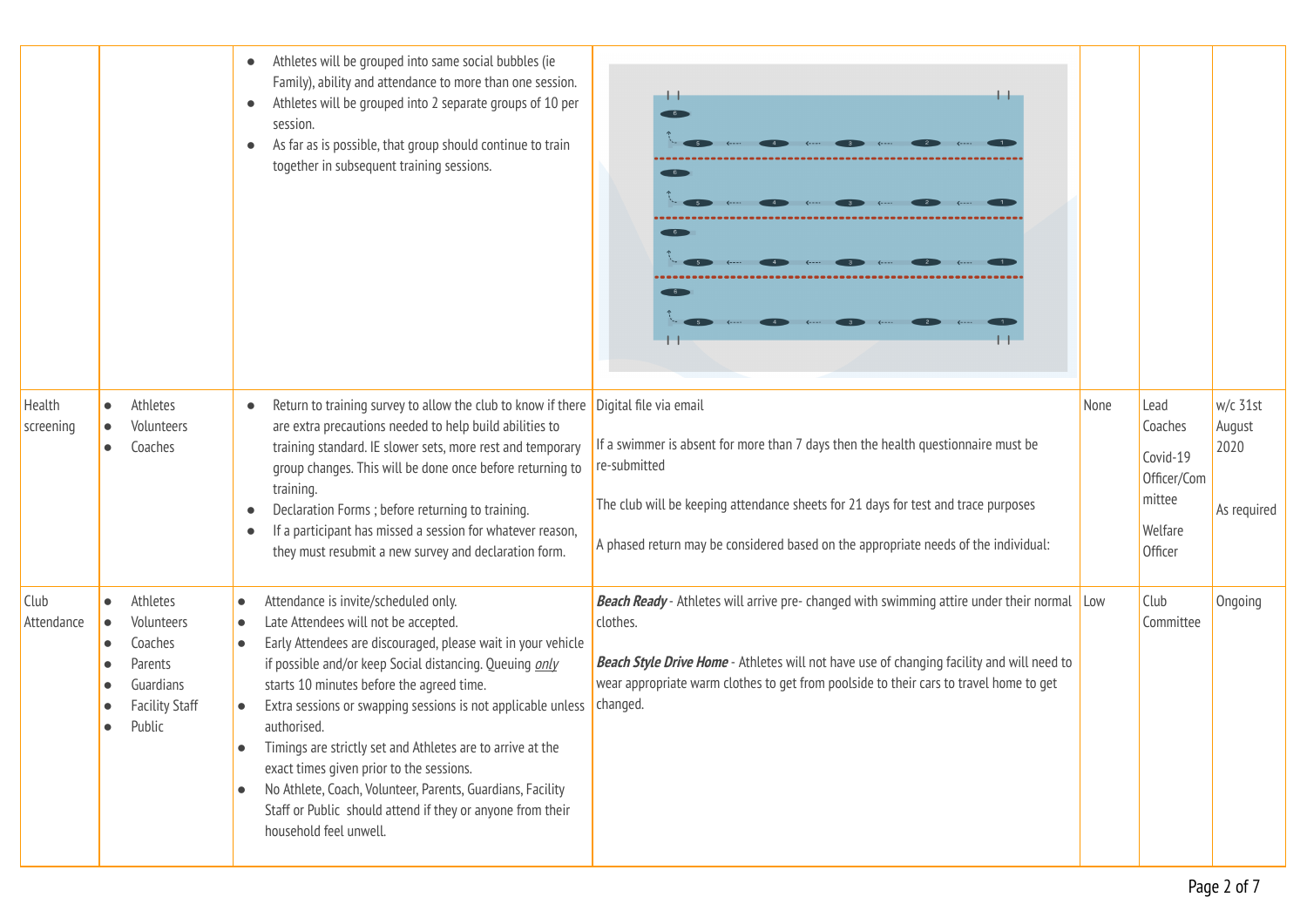| <b>Carpark</b>                                          | $\bullet$              | Athletes<br>Parents<br>Guardians<br>Coaches<br>Volunteers | $\bullet$                                                                       | Information to members on social distancing designated<br>car parking signage and controls at the facility.<br>Recommendation for wearing of facial covering during<br>queuing and entering the building                                                                                                                                                                                                                                                                                                                                                                                                                  | parents and athletes are to keep two meters when exiting their car and entering the<br>centre.<br>Parents waiting must not break government or local guidance and keep two meters. They<br>must not enter another car.                                                                                                                                                                       | Minimal | Club<br>Committee<br>and Facility<br>Operator                                                   | Immediate |
|---------------------------------------------------------|------------------------|-----------------------------------------------------------|---------------------------------------------------------------------------------|---------------------------------------------------------------------------------------------------------------------------------------------------------------------------------------------------------------------------------------------------------------------------------------------------------------------------------------------------------------------------------------------------------------------------------------------------------------------------------------------------------------------------------------------------------------------------------------------------------------------------|----------------------------------------------------------------------------------------------------------------------------------------------------------------------------------------------------------------------------------------------------------------------------------------------------------------------------------------------------------------------------------------------|---------|-------------------------------------------------------------------------------------------------|-----------|
| Equipment                                               | $\bullet$              | Athletes                                                  | $\bullet$<br>$\bullet$<br>$\bullet$                                             | Athletes are required to bring their own equipment where<br>possible. Readily identifiable<br>Club equipment submerged in adequately disinfected<br>swimming pool water will reduce the risk of transmission<br>of developed viruses.<br>Equipment that can't be cleaned in the pool water should<br>be cleaned with antiviral wipes.<br>Limit equipment to one athlete per evening, where<br>possible.                                                                                                                                                                                                                   | Swimmers must not share any equipment and clearly identify their water bottle.<br>Equipment and water bottles will be left at the individual markers down each side of the<br>pool.                                                                                                                                                                                                          | Low     | Lead<br>Coaches<br>Covid 19<br>Officer<br>Club<br>Committee                                     | Ongoing   |
| Facility<br>entrance and $\bullet$<br>reception<br>area | $\bullet$<br>$\bullet$ | Athletes<br>Parents<br>Guardians<br>Coaches<br>Volunteers | $\blacksquare$<br>$\bullet$<br>$\bullet$<br>$\bullet$<br>$\bullet$<br>$\bullet$ | Social distancing-via entrance.<br>All that ENTER the facility will be asked to use the hand<br>sanitise station at the entrance.<br>Where possible, Athletes must queue/enter the site alone.<br>A DCC employee and/or coaches/Volunteers will be at the<br>entrance to chaperone you through the doors of the centre<br>and explain the rules.<br>All are to follow a one way system onto the poolside.<br>Athletes will be given a seat/bench that would have a<br>number associated with it.<br>Footwear to be removed in the Reception Area prior to<br>entry to poolside and placed in training bag or plastic bag. | Athletes will arrive pre-changed with swimming attire under their normal clothes (beach Low<br>style ready).<br>Entry to the pool hall via the Staff Only door near the small pool and spectating area in<br>the reception area.<br>Athletes will follow the one way system to their allocated chair.<br>Athletes will be required to use the hand sanitiser on their way into the building. |         | Club<br>Committee<br>and Facility<br>Operator<br>Welfare<br>Officer                             | Ongoing   |
| <b>Facility exit</b>                                    | $\bullet$<br>$\bullet$ | Athletes<br>Parents<br>Guardians<br>Coaches<br>Volunteers | $\bullet$                                                                       | Social distancing-via designated exit route.<br>All that EXIT the facility will be asked to use the hand<br>sanitise station at the exit.<br>At the end of the session Athletes get out of the pool.<br>Collect their belongings which are along the poolside.<br>Athletes will be chaperoned from poolside, through the<br>staff entrance door leading to the reception and then on to<br>the back fire exit near the Gym.                                                                                                                                                                                               | Athletes will be required to dry down as best as possible on the poolside at their<br>designated chair.<br>Athletes will be leaving via staff only door, into reception area, leading to the back fire<br>exit.<br>Volunteers will be around to escort all athletes to their parents/quardians                                                                                               | Low     | Site video<br>to be sent<br>to allow<br>understandi<br>ng of<br>entrance<br>and exit<br>routes. | Ongoing   |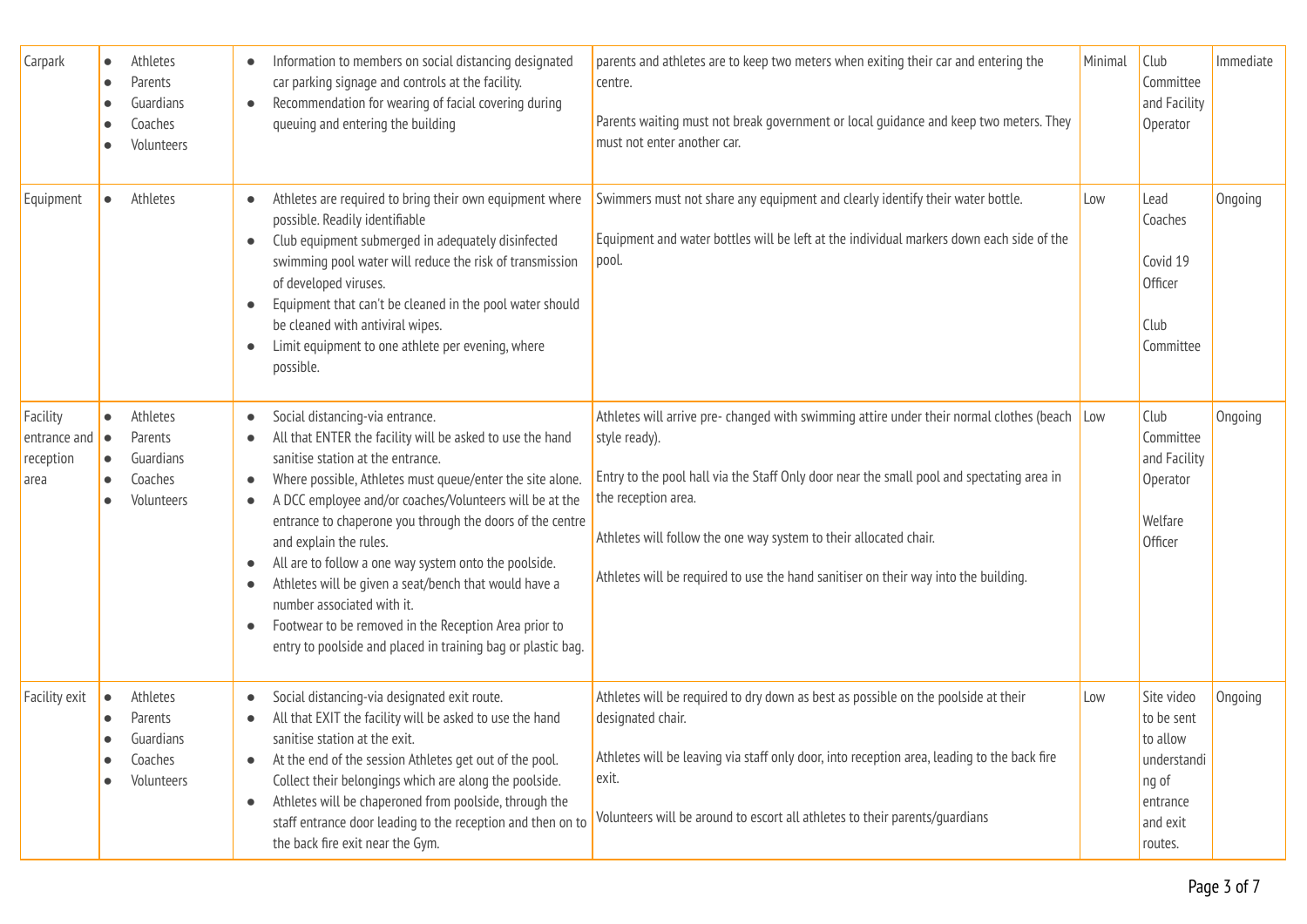|                                      |                                                                                                                                                               | Club Personnel. Club Personnel to lead swimmers to the<br>exit where they will be greeted by parents/guardians. Any<br>swimmer not collected will remain with Club Personnel.                                                                                                                                                                                                                                                                                                                                                                                                                                                                                             | Athletes leave the facility as soon as instructed to do so by Parents will need to wait at the back fire exit to collect the Athlete, ensuring visual<br>pickups from known parents.<br>Parents are asked to inform the club who is collecting if different from person dropping<br>off.<br>Club Personnel will be attending a safe quarding course on 2/9/2020.                                                                                                                                                                                                                                                                                                                                                                                                                                                                                                           |         | Welfare<br><b>Officer</b><br>Club<br>Committee                                              |                                   |
|--------------------------------------|---------------------------------------------------------------------------------------------------------------------------------------------------------------|---------------------------------------------------------------------------------------------------------------------------------------------------------------------------------------------------------------------------------------------------------------------------------------------------------------------------------------------------------------------------------------------------------------------------------------------------------------------------------------------------------------------------------------------------------------------------------------------------------------------------------------------------------------------------|----------------------------------------------------------------------------------------------------------------------------------------------------------------------------------------------------------------------------------------------------------------------------------------------------------------------------------------------------------------------------------------------------------------------------------------------------------------------------------------------------------------------------------------------------------------------------------------------------------------------------------------------------------------------------------------------------------------------------------------------------------------------------------------------------------------------------------------------------------------------------|---------|---------------------------------------------------------------------------------------------|-----------------------------------|
| Transitions<br>between<br>groups     | Athletes<br>$\bullet$<br>Volunteers<br>$\bullet$<br>Coaches<br>$\bullet$<br>Parents<br>$\bullet$<br>Guardians<br><b>Facility Staff</b><br>$\bullet$<br>Public | 5/10 mintues before the end of the session athletes will be Extra volunteers.<br>on their last set. (50m or 100m)<br>Athletes will be out of the pool and getting dried 5<br>$\bullet$<br>minutes before the end of the session.<br>Athletes in the second group should queue 5 minutes<br>before their session starts.<br>Athletes on poolside will exit through the staff entrance<br>$\bullet$<br>door leading to the reception and then on to the back fire<br>exit near the Gym.<br>Once all athletes are off poolside, the next group may<br>enter through reception.<br>Chairs will be cleaned down between groups by Club<br>$\bullet$<br>coaches and Volunteers. |                                                                                                                                                                                                                                                                                                                                                                                                                                                                                                                                                                                                                                                                                                                                                                                                                                                                            | Medium  | Club<br>Committee                                                                           | Ongoing                           |
| Changing<br>rooms &<br>Toilet areas. | Athletes<br>$\bullet$<br>Volunteers                                                                                                                           | No use of Lockers<br>$\bullet$<br>No use of Changing rooms.<br>$\bullet$<br>Athletes to arrive with costumes under clothes ready to<br>swim.<br>Athletes to leave with costumes under clothes ready to<br>$\bullet$<br>shower at home.<br>Toilets have a maximum of 1 occupancy.<br>$\bullet$                                                                                                                                                                                                                                                                                                                                                                             | Lockers are not required as belongings are on the poolside under club supervision<br>The club will not be using the changing rooms to reduce contact points and the need to<br>exit from poolside fire exit.<br>FYI; changing rooms have changed and are now uni-sex/changing villiage, the (old)<br>female changing room will facilitate 10 changing cubicles. The (old) Male changing room<br>will facilitate 2 changing cubicles and the family changing rooms will facilitate 4<br>cubicles. Each cubicle will be for individual use only or as a family bubble.<br>Toilets will be available once Athletes are on the poolside. Athletes will need to follow a<br>common sense approach when moving around the pool hall and into the changing rooms<br>where they can use the toilet facilities. Social distancing rules apply.<br>Ask the coach to use the toilets. | Minimal | Club<br>Committee<br>and Facility<br>Operator<br>Social<br>Media coms<br>Welfare<br>Officer | Immediate<br>Immediate<br>Ongoing |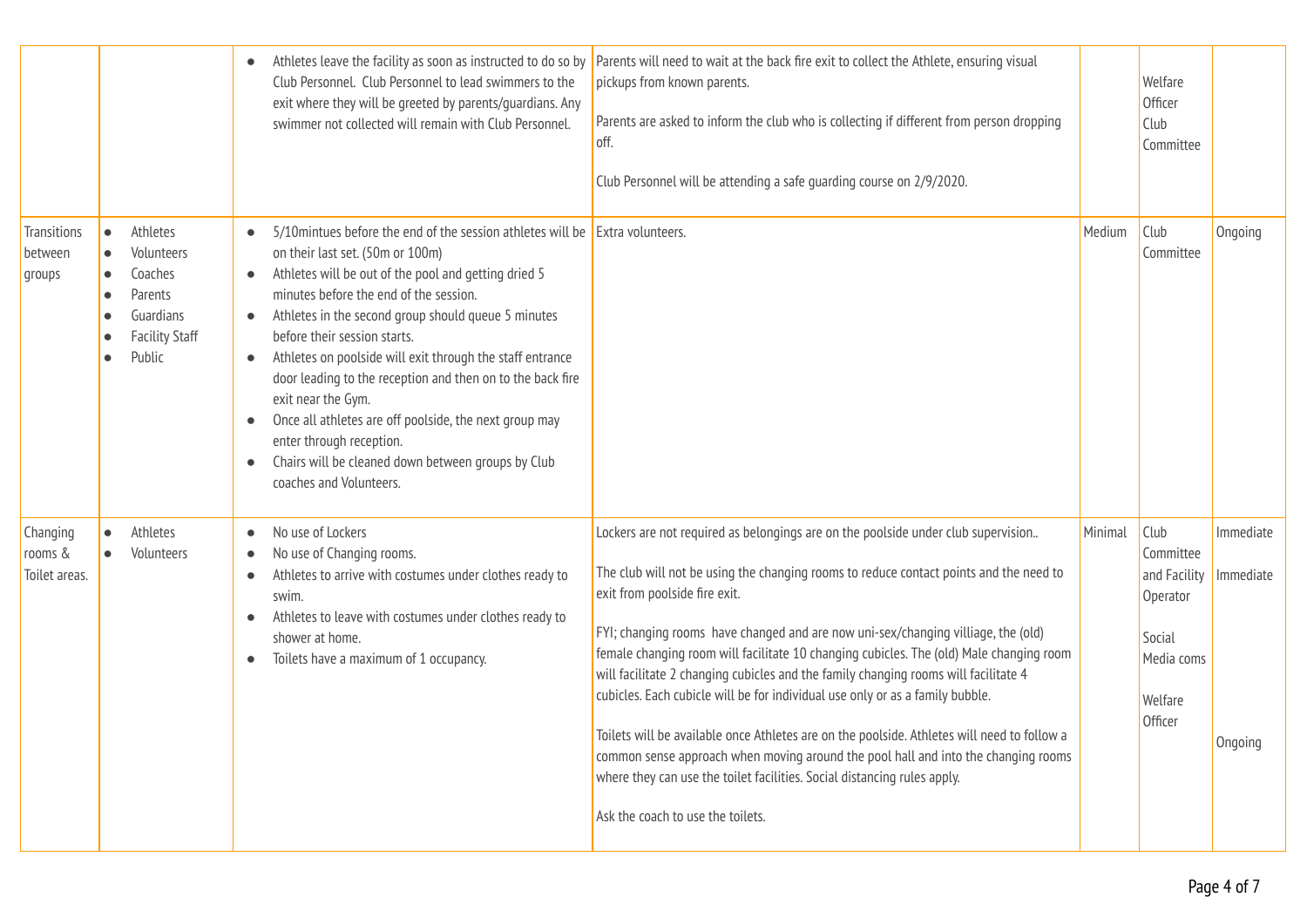|                                                   |                                                |                                                                                                                                                                                                                                                                                                                                                                                                     | Toilets will be regularly cleaned by facility staff. (hourly)<br>Toilet rooms will be limited to one person at once.                                                                                                                                                                                                                                                                                                                                                                                                                                                                                                                                                                                                                                                                                                                                                                   |         |                                                                                 |                      |
|---------------------------------------------------|------------------------------------------------|-----------------------------------------------------------------------------------------------------------------------------------------------------------------------------------------------------------------------------------------------------------------------------------------------------------------------------------------------------------------------------------------------------|----------------------------------------------------------------------------------------------------------------------------------------------------------------------------------------------------------------------------------------------------------------------------------------------------------------------------------------------------------------------------------------------------------------------------------------------------------------------------------------------------------------------------------------------------------------------------------------------------------------------------------------------------------------------------------------------------------------------------------------------------------------------------------------------------------------------------------------------------------------------------------------|---------|---------------------------------------------------------------------------------|----------------------|
| Viewing<br>Areas and<br>spectator<br>areas Closed |                                                | The viewing area is closed and NOT in use.<br>$\bullet$<br>No refreshments will be available on site.<br>$\bullet$<br>Social distancing protocols to be followed at all times.<br>$\bullet$<br>The club reception will not be in operation.<br>$\bullet$<br>NO spectators on the poolside.<br>$\bullet$                                                                                             | virtual reception ; Please email info@tiger-sharks.co.uk with all queries.<br>Parents & Guardians will be asked to wait in their cars. Mobile telephone numbers will<br>be kept in some form, to contact them if at all needed. (making sure that coaches are not<br>removed from the poolside)                                                                                                                                                                                                                                                                                                                                                                                                                                                                                                                                                                                        | Minimal | Facility<br>Operator<br>Club<br>Committee<br>Welfare<br>Officer                 | Immediate<br>Ongoing |
| Someone<br>becomes<br>unwell<br>during<br>session | Athletes<br>$\bullet$<br>Volunteers<br>Coaches | Inform centre staff.<br>$\bullet$<br>Contact the parent/guardian or next of kin and isolate the<br>$\bullet$<br>individual in Squash Court or other suitable area. Use<br>appropriate PPE supplied by the facility.<br>DCC guidance will be followed. Detailed in document<br>$\bullet$<br>(TBC)<br>Follow incident report procedure<br>$\bullet$                                                   | Covid-19 Isolation Room on site is located in the Squash Court.<br>NHS TEST & TRACE PROTOCOL if required.                                                                                                                                                                                                                                                                                                                                                                                                                                                                                                                                                                                                                                                                                                                                                                              | Medium  | Covid-19<br><b>Officer</b><br>Facility<br>officer /<br>Lifeguard                | As Required          |
| Poolside                                          | Athletes<br>$\bullet$<br>Volunteers<br>Coaches | Social distancing protocols to be followed at all times<br>$\bullet$<br>As always coaches will be delivering from the poolside,<br>$\bullet$<br>only.<br>Parents & Guardians will only be invited onto the poolside<br>$\bullet$<br>by the coach or facility staff, if at all needed and strictly<br>discouraged to make their own way onto the poolside.<br>NO spectators on poolside<br>$\bullet$ | 2 x 16 seated/positions around the side of the pool for Athletes to get changed at - This<br>is where they will leave their belongings. Each Athlete will be given their own number,<br>that will correspond with a number in the changing facilities.<br>Athletes will undress by the side of the pool, leaving their belongings on either chairs or<br>benches keeping 2 metres apart<br>4 lanes, flags and following set directions with in lanes<br>Athletes will enter the pool from the pool deck or using the steps (Steps are discouraged<br>as much as possible)).<br>All demonstrations will be from the poolside and anything that requires more visually<br>explanation will be recorded, using an athlete, after and sent to parents or quardians.<br>Number of personnel on the poolside to be limited as best as possible.<br>2 Coaches<br>2 Covid Liaison (Volunteers) | Low     | Lead Coach<br>and Duty<br>Manager or<br>other<br>suitable<br>member of<br>staff | Ongoing              |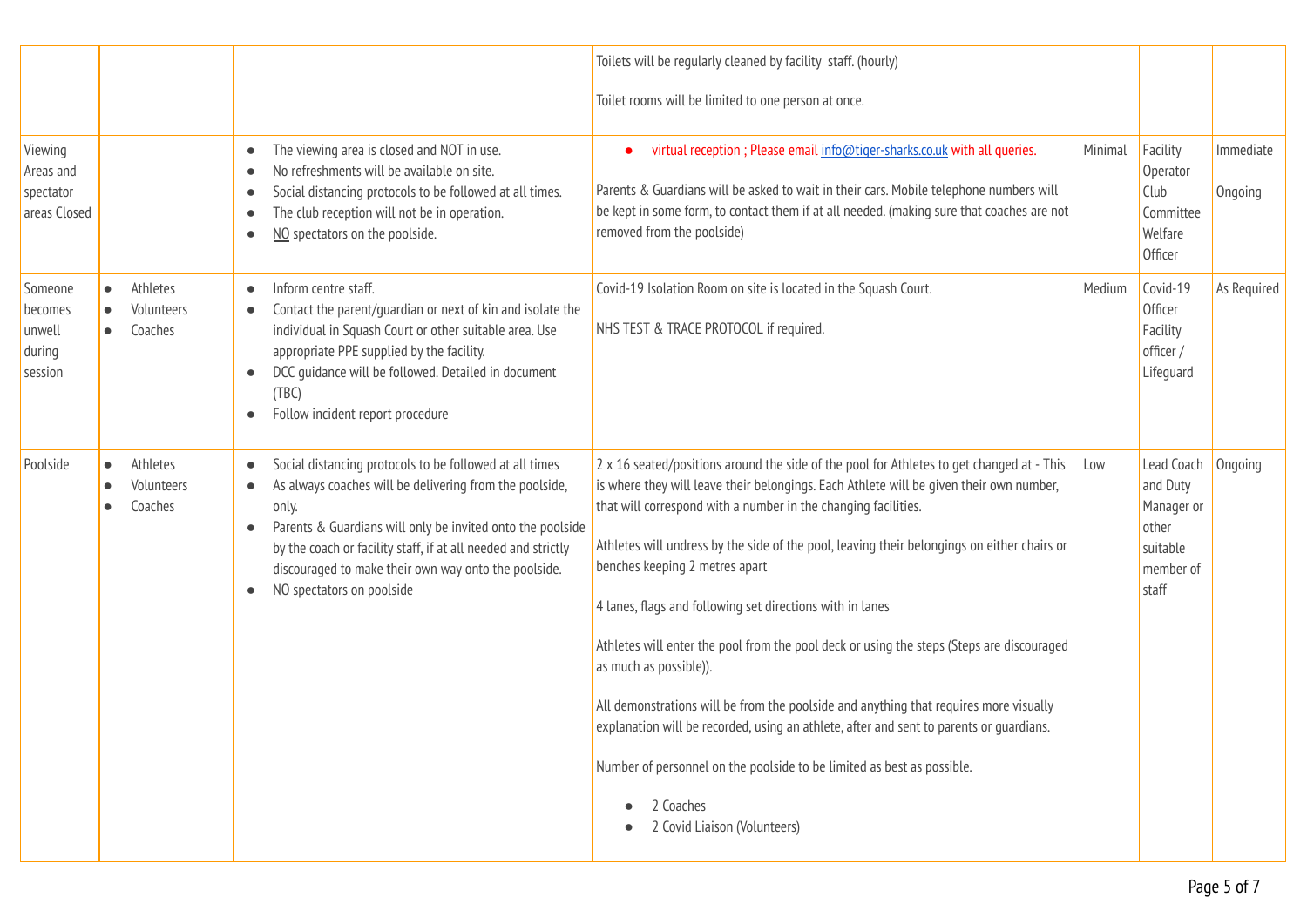| During<br>activity    | Athletes<br>$\bullet$<br>Volunteers<br>$\bullet$<br>Coaches                                               | Resting stations along the poolside are for Athletes to take<br>$\bullet$<br>short breaks as a group.<br>No physical contact will take place between coaches and<br>$\bullet$<br>athletes at any time, verbal communication to be used<br>only.<br>Resting Stations will be also where bottles and equipment<br>$\bullet$<br>will be kept during session.<br>Athletes must face away from passing Athletes.<br>$\bullet$<br>When an athlete becomes too tired and needs a break,<br>$\bullet$<br>they must exit the pool and take a seat at their pre<br>designated chair or bench.<br>Athletes will not have access to drinking water on site.<br>$\bullet$<br>Bring your own water bottles filled with only water.<br>$\bullet$<br>Bottled water must be clearly identifiable by the Athlete.<br>$\epsilon$<br>(Pre and post pool exercises on the poolside are not<br>$\bullet$<br>advised). | Appropriate training to achieve social distancing protocols. Coaches to use centres radios for extra support from the centre staff.<br>Stations to be clearly marked along the poolside.<br>Facing away from athletes passing and making sure that the athlete swimming knows<br>not to breathe to the stationary athlete.<br>Athletes are allowed to have their bottles on the poolside, but must make sure that they<br>have clearly labelled an identifiable bottle.<br>Use of whiteboards for training programmes around the poolside. | Medium  | Lead<br>Coaches                                            | As required<br>Ongoing                  |
|-----------------------|-----------------------------------------------------------------------------------------------------------|-------------------------------------------------------------------------------------------------------------------------------------------------------------------------------------------------------------------------------------------------------------------------------------------------------------------------------------------------------------------------------------------------------------------------------------------------------------------------------------------------------------------------------------------------------------------------------------------------------------------------------------------------------------------------------------------------------------------------------------------------------------------------------------------------------------------------------------------------------------------------------------------------|--------------------------------------------------------------------------------------------------------------------------------------------------------------------------------------------------------------------------------------------------------------------------------------------------------------------------------------------------------------------------------------------------------------------------------------------------------------------------------------------------------------------------------------------|---------|------------------------------------------------------------|-----------------------------------------|
| Inclusive<br>Practice |                                                                                                           | recommend participants should be supported by one<br>carer/chaperone who is part of the household.<br>A carer/chaperone should only remain on poolside<br>$\bullet$<br>throughout the session if it is deemed essential. They<br>must adhere to social distancing guidelines at all<br>times.                                                                                                                                                                                                                                                                                                                                                                                                                                                                                                                                                                                                   | Those who are at high risk or shielding should follow the medical guidance issued to<br>them at all times. More details about 'at risk' groups can be found on the NHS website.<br>For some participants you will need to adjust arrangements for entering and exiting the<br>pool. Participants who need help to access the facility and get changed should continue<br>to use a carer/chaperone as necessary.                                                                                                                            |         |                                                            |                                         |
| Hygiene<br>measures   | Athletes<br>$\bullet$<br>Volunteers<br>Coaches<br>Parents<br>Guardians<br><b>Facility Staff</b><br>Public | Covid-19 Rules communicated to all members in advance.<br>Showers are not in use<br>$\bullet$<br>Athletes must shower at home before coming to the centre<br>$\bullet$<br>and shower upon returning home. (VITAL THAT ALL DO<br>SO, TO STOP SKIN IRRITATION)<br>First group will have 1-16 red chairs and 4 of blue chairs.<br>$\bullet$<br>Second group will have 1-16 blue chairs and 4 red chairs.<br>$\bullet$<br>Chairs will be cleaned down between groups by Club<br>personnel. used by club members between squads within<br>sessions where chairs are used by more than one<br>swimmer.<br>All chairs will be cleaned down before and after club<br>$\bullet$<br>sessions by DCC staff.                                                                                                                                                                                                |                                                                                                                                                                                                                                                                                                                                                                                                                                                                                                                                            | Minimal | Club<br>Committee<br>Covid-19<br><b>Officer</b><br>Coaches | $w/c$ 31st<br>August<br>2020<br>Ongoing |